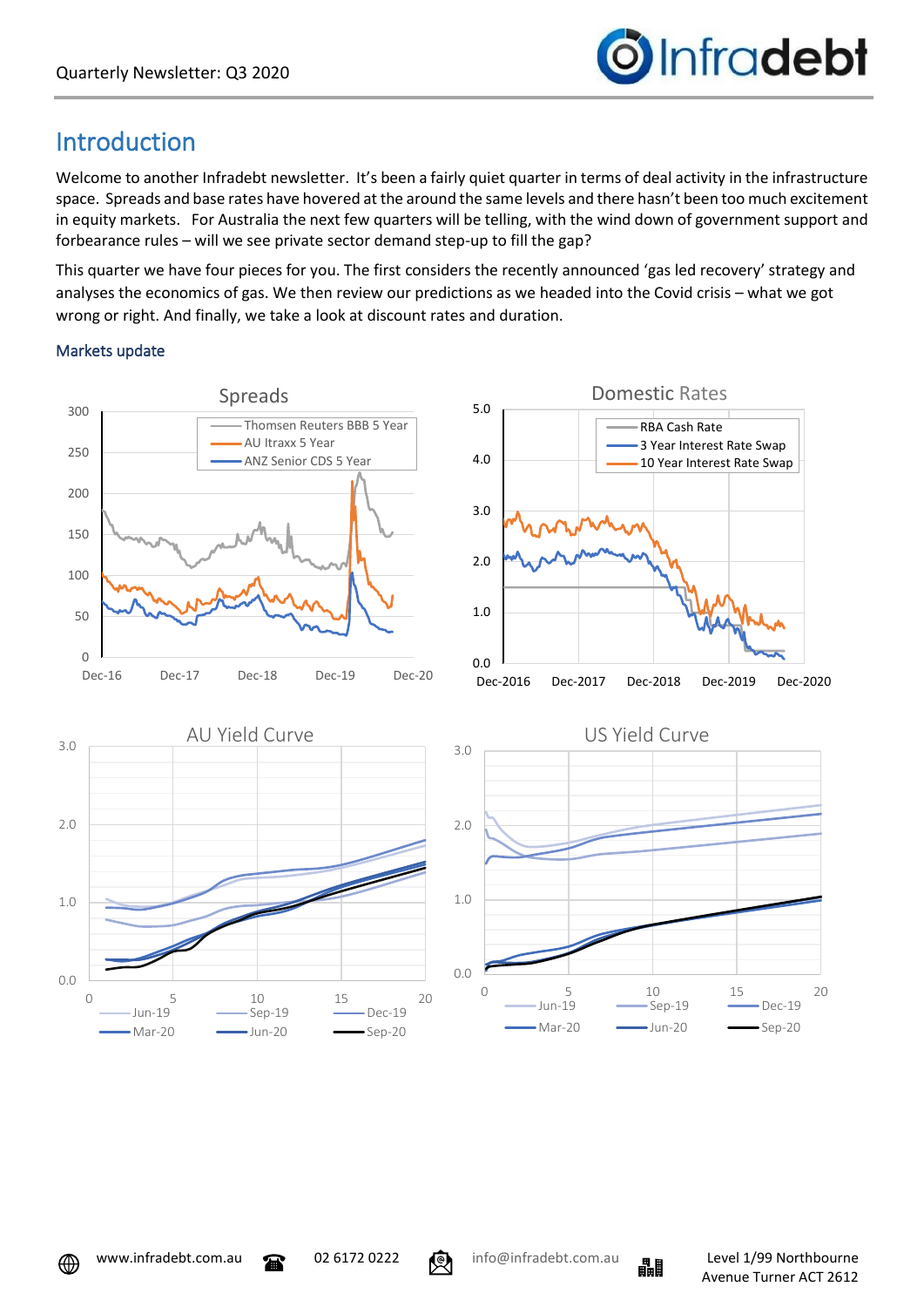

### New issuance and refinancing

There wasn't a lot of transaction activity this quarter.

| Date   | <b>Borrower</b>                         | Instrument  | Size $(\$m)$ | Term (Yrs) | Currency   |
|--------|-----------------------------------------|-------------|--------------|------------|------------|
| June   | <b>Elliot Green</b><br>Power            | Loan        | 235          | 3          | <b>AUD</b> |
| June   | <b>SEA Gas Pipeline</b>                 | Loan        | 450          | 4          | <b>AUD</b> |
| July   | Helena<br>Water/Mundaring<br><b>PPP</b> | Loan        | 220          | 7          | <b>AUD</b> |
| July   | Murra Warra II<br>Wind Farm             | Loan        | 420          | 5          | <b>AUD</b> |
| August | Mortlake South<br>Wind Farm             | Loan        | 165          | 3          | <b>AUD</b> |
| August | Ausgrid                                 | Loan        | 600/200      | 3/7        | <b>AUD</b> |
| August | Ausgrid                                 | <b>Bond</b> | 182/546      | 4/7        | <b>AUD</b> |
| August | Ausnet                                  | <b>Bond</b> | 72/51/131    | 10/15/20   | <b>AUD</b> |

#### Equity and other news

- Sydney Airport has raised \$2 billion via a 1 for 5.15 pro rata accelerated renounceable entitlement offer at a price of \$4.56 to reduce debt from \$9.1 billion to 7.1 billion (reducing net debt to EBITDA from 6.8x to 5.3x. As of writing there has yet to be a recovery in passenger numbers which are tracking at 3% of the equivalent passengers in 2019. The Victorian Covid-19 wave looks to be under control and there is some optimism domestic travel will increase in the near term.
- Iberdrola has acquired 97.7% of Infigen Energy which includes the 20% stake owned by UAC, effectively giving it full control of the company. Iberdrola is looking to increase its presence in Australia and has separately announced its investment in stage 1 of the Port August Renewable Energy Park.
- Murra Warra Wind Farm 2 reached financial close in August. The project is 209 MW and has a PPA with Snowy Hydro. Partners Group are the equity investors with seven lenders in the bank group including the Infradebt Ethical Fund.
- The ACT Government has announced the two successful bidders of its fifth round of renewable reverse auctions. The first successful bidder is Neoen with a 100 MW of wind farm in stage 1 of the Goyder Renewable Energy Zone in South Australia and a 14 year fixed offtake price of \$44.97/MWh. The second successful bidder is Global Power Generation with the 100MW second stage of the Berrybank wind farm in Western Victoria at a 14 year fixed offtake price of \$54.48/MWh. The tender requires proponents to commission a utility scale battery in the ACT. Neoen will build a 50MW battery and GPG a 10MW/20MWh battery. Both batteries will be located in Canberra.
- The 162 MW Columboola solar farm in Queensland reached financial close. The project has a long term PPA with Queensland Government owned CS Energy that is supplying the power to a club of Queensland Universities. Hana Financial will invest \$120 million equity and a bank group will invest \$200 million.



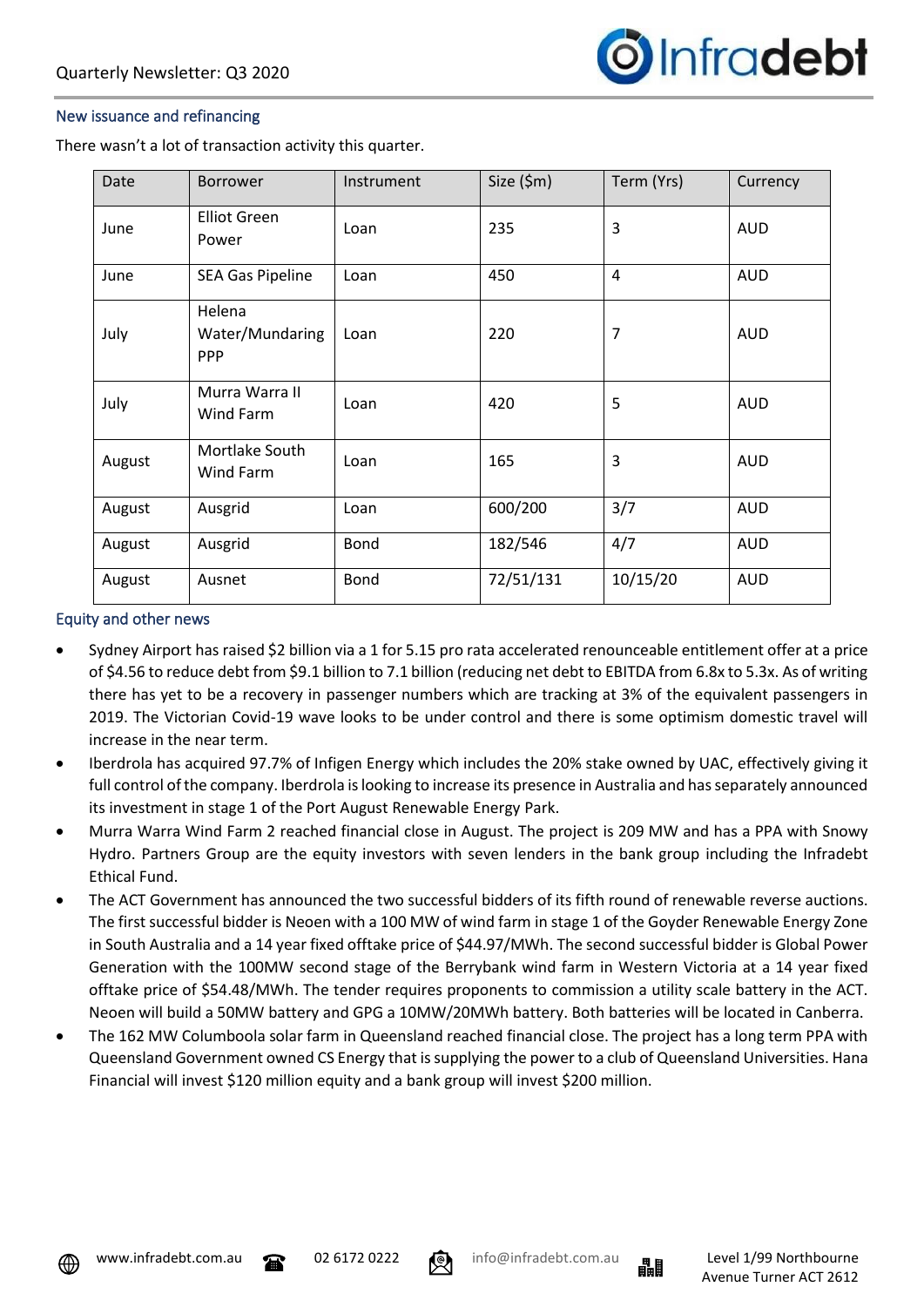# A gas lead recovery from Covid-19 – Pipe dream or Hot Air?

First apologies for the two dad jokes in the one headline – but how often do you get a chance like that  $\odot$ !

The past few weeks have seen a flurry of headlines regarding a gas lead recovery. Including a proposal for new pipelines, a new gas hub styled on the "henry hub" for natural gas in the US and even including potentially a new 1,000 MW gas fired power station in the Hunter to replace the capacity lost when the Liddel coal fired plant is closed by AGL.

Like much of Australia's electricity policy – these proposals owe more to ideology than good policy.

In this context, it is useful to delve into the potential role of gas fired generation within Australia's electricity supply mix. You can think of electricity in two components – bulk energy (aka baseload) and dispatchable energy. Bulk energy is the majority of the electricity used the majority of the time. The key feature of bulk energy is that it needs to be cheap. Dispatchable energy is sources of supply that can be ramped up or down to respond to peaks in demand (or for that matter shortfalls in supply – such as when the wind isn't blowing, or sun isn't shining).

Gas is not, and never will be, an economically competitive source of bulk energy. The cost hierarchy for bulk energy is renewables, then coal and then gas. The emissions hierarchy is renewables, then gas with around half the emissions of coal, and then coal. Variable Renewable Energy (VRE) simply dominates. Where potentially gas had a role 10 years ago as a transitional fuel. Gas potentially had a role 10 years ago as a transitional fuel (when emissions could have been reduced by reducing coal usage in the 2000s) prior to the scaling up of VRE – that opportunity has now passed. If you want cheap bulk energy – VRE is both the cheapest source and zero emissions – new build gas-fired power stations have no role for bulk energy.

| <b>Gas CCGT</b>                 | Low |         | High |       | <b>Units</b>                                        |
|---------------------------------|-----|---------|------|-------|-----------------------------------------------------|
| Capital Cost                    | \$  | 933.33  |      |       | $\frac{1}{2}$ 1,733.33 $\frac{1}{2}$ /KW name plate |
| <b>Capacity Factor</b>          |     | 75%     |      | 50%   |                                                     |
| <b>Annual Generation</b>        |     | 6570    |      |       | 4380 KWh/KW                                         |
| Life                            |     | 25      |      |       | $25$ years                                          |
| <b>WACC</b>                     |     | 6.00%   |      | 6.00% |                                                     |
| Pmt                             |     | \$73.01 |      |       | \$135.59 \$pa per KW name plate                     |
| <b>Capital Cost</b>             | \$  | 0.01    | Ŝ.   |       | 0.03 per KWH                                        |
| Gas Price                       |     | 6       |      |       | $6$ per GJ                                          |
| Gas Price                       | \$  | 0.02    | \$   |       | $0.02$ per KWH                                      |
| Efficiency                      |     | 50%     |      | 50%   |                                                     |
| <b>Fuel Cost</b>                | \$  | 0.04    | \$   | 0.04  |                                                     |
| 0&M                             | \$  | 0.01    | \$   | 0.01  |                                                     |
| <b>Total Cost</b>               | \$  | 0.06    | \$   |       | $0.08$ per KWH                                      |
| <b>Fuel Share of Total Cost</b> |     | 67%     |      | 51%   |                                                     |

To illustrate this, the following table shows the levelised cost of energy for a combined cycle gas plant based on a \$6/GJ gas cost.

At \$6/GJ gas, a gas CCGT has a levelised cost of \$0.06-\$0.08/kWh. The compares with \$0.05-0.06/kWh for VRE. For example, the ACT recently signed a PPA with Neoen at \$0.045/kWh (fixed nominal) for its latest SA project.

The key problem for gas plants is that gas is just too expensive. It is well over 50% of the levelised cost. For a gas plant to operate at 0.05/KWh – that is to be price competitive with renewables – it would need a gas price of \$1.26- \$4.01 per GJ (using the scenarios above). While gas prices might get down to that in the middle of the Covid-19



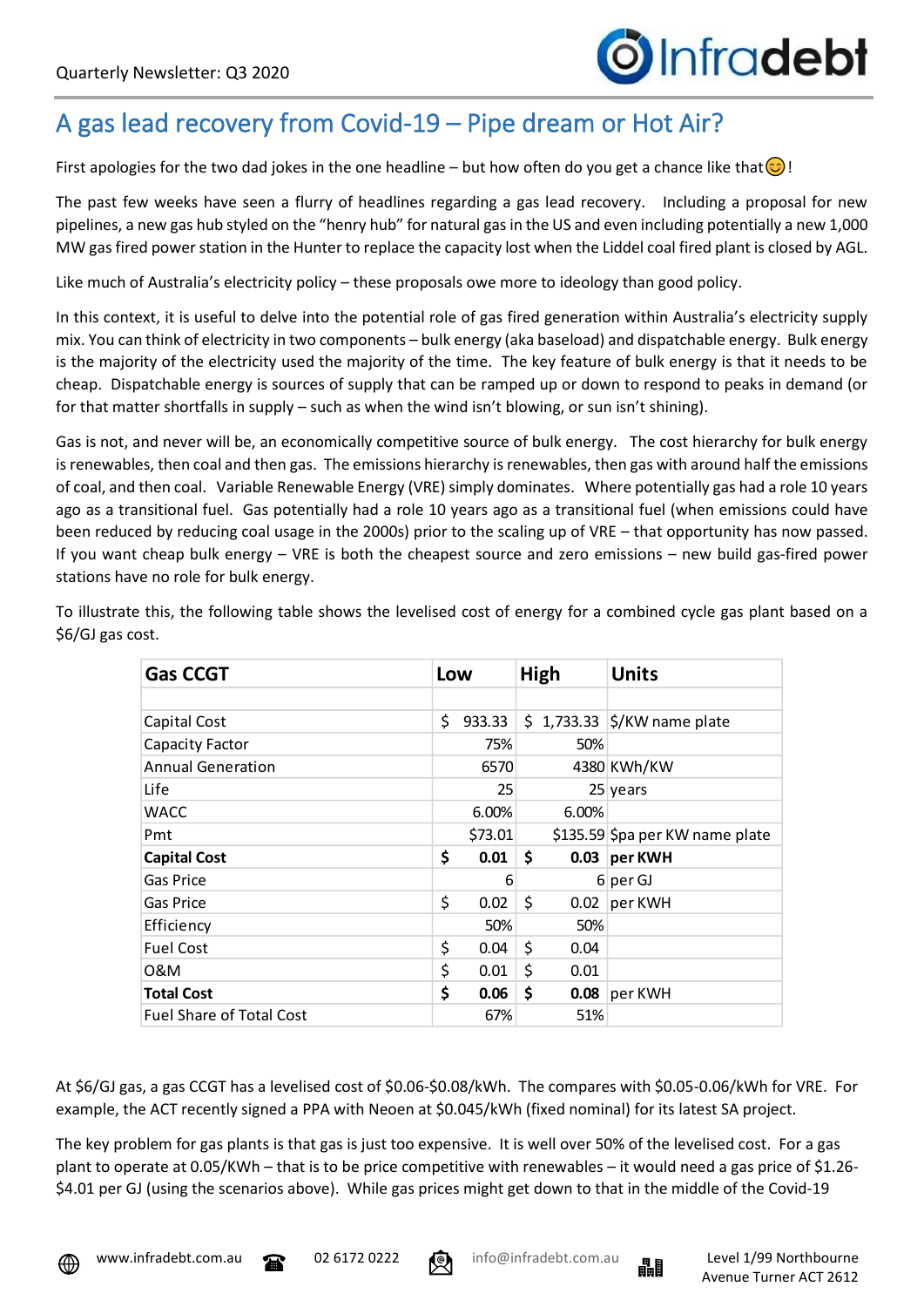

energy price slump – it just isn't realistic to assume prices will be that low for the 25 year life of a new build gas plant (particularly including the impact of future carbon taxes/emissions restrictions).

That leaves the potential opportunity for gas as a source of dispatchable energy. That is, using gas fired peaking plants to support electricity use in the evening peaks and for instances where VRE supply falls short.

In this role, gas faces two main competitors $1$ :

- Flexibility from legacy coal plants. Over the next decade or so, electricity supply in Australia will continue to be dominated by coal. These plants are not as flexible as gas peakers. That is, they find it difficult to ramp up or down quickly (and increased ramping may result in more frequent breakdowns and outages), but they are not completely inflexible. This means the sunk cost we already have in coal plants is likely to be a low marginal cost source of dispatchable capacity over the next decade or so. In particular, where a new gas fired plant needs to have a strategy for recovering its capital cost – an existing coal plant does not.
- Battery/pump hydro storage. These are technologies that can take excess VRE energy during periods of high production and deliver it during periods of peak demand/low VRE production. Batteries are likely to be most competitive for short durations – ie shifting daytime solar into the evening peak. Pump hydro looks more competitive for long-durations – that is dealing with seasonal demand peaks as well as extended periods of low wind. The key challenge for anyone investing in a new gas fired plant today is that batteries are likely to get cheaper. For the investment to make sense, it needs to be competitive versus batteries not just today, but over the next 20-30 years.

To illustrate this the following tables compares the economics of an open cycle gas peaker with a 2 hour battery as a source of 2 hours of daily dispatchable capacity. To keep the tables straight-forward, the analysis of the gas peak assumes a gas price of \$6 per GJ. However, it is important to recognise that gas only represents around a third of the cost of a gas fired plant. The majority of the cost is driven by the cost of capital. In particular, even if gas was free, a gas fired plant needs to earn \$0.10/KWh to \$0.14/KWh to cover its capital cost.

| <b>Gas Peaker</b>               | Low |         | High       | <b>Units</b>                                        |
|---------------------------------|-----|---------|------------|-----------------------------------------------------|
|                                 |     |         |            |                                                     |
| Capital Cost                    | \$  | 933.33  |            | $\frac{1}{2}$ 1,266.67 $\frac{1}{2}$ /KW name plate |
| Capacity Factor                 |     | 8%      | 8%         |                                                     |
| <b>Annual Generation</b>        |     | 730     |            | 730 KWh/KW                                          |
| Life                            |     | 25      |            | $25$ years                                          |
| <b>WACC</b>                     |     | 6.00%   | 6.00%      |                                                     |
| Pmt                             |     | \$73.01 |            | \$99.09 \$pa per KW name plate                      |
| <b>Capital Cost</b>             | \$  | 0.10    | \$         | 0.14 $per$ KWH                                      |
| Gas Price                       |     | 6       |            | 6 per GJ                                            |
| <b>Gas Price</b>                | \$  | 0.02    | \$<br>0.02 | per KWH                                             |
| Efficiency                      |     | 33%     | 33%        |                                                     |
| <b>Fuel Cost</b>                | \$  | 0.07    | \$<br>0.07 |                                                     |
|                                 |     |         |            |                                                     |
| 0&M                             | \$  | 0.01    | \$<br>0.01 |                                                     |
| <b>Total Cost</b>               | \$  | 0.18    | \$         | 0.21 $ per KWH$                                     |
| <b>Fuel Share of Total Cost</b> |     | 37%     | 31%        |                                                     |

The battery analysis considers two examples. One based on today's battery prices. The second is based on a battery price of \$200/KWh (which is in line with broadly accepted forecasts of where automotive battery prices are likely to





 $1$  A third source of dispatchable energy is demand response which is beyond the scope of this article because it is difficult to estimate the marginal cost of adjusting demand.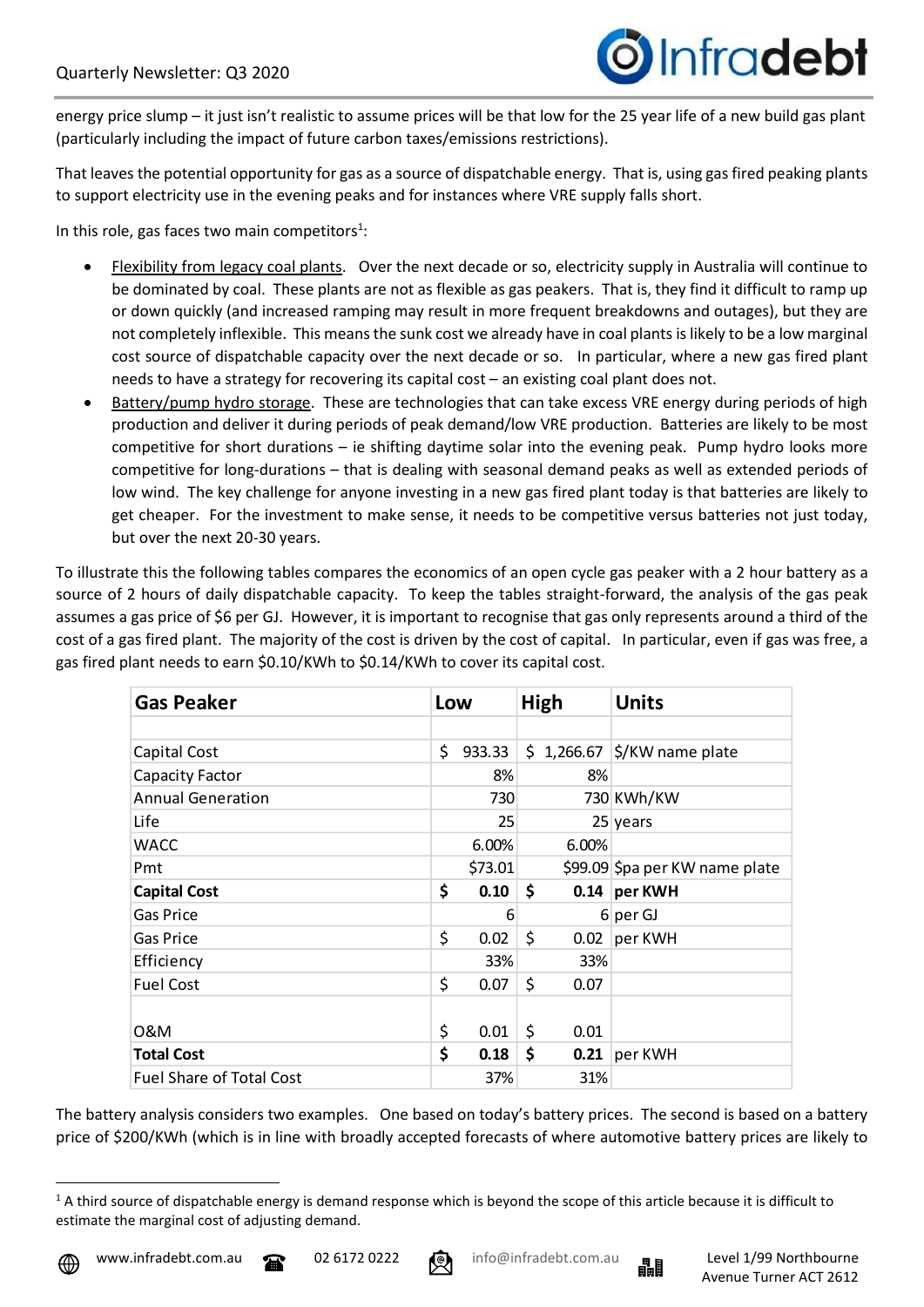

get to over the next decade). While a 50% or so fall in battery prices may seem ambitious – it is actually quite achievable in the context of renewable energy scale economies. Specifically - in the case of batteries – Infradebt has seen the capital cost of utility scale batteries fall by around 50% over the last two years. And for a longer-term example see the history of solar cell costs in the chart below. .



Source: Bloomberg New Energy Finance & pv.energytrend.com

| <b>Battery</b>                        | <b>Today</b>   | <b>Future</b> | <b>Units</b>        |
|---------------------------------------|----------------|---------------|---------------------|
|                                       |                |               |                     |
| Capital Cost                          | \$<br>450.00   | \$<br>200.00  | per KWH of Capacity |
| Peak to Capacity Ratio                | 50%            | 50%           |                     |
| Capital Cost (per KW peak)            | \$<br>900      | \$<br>400     | per KW peak         |
| Discharge Hours                       | $\overline{2}$ |               | 2 hours             |
| <b>Cycles Per Year</b>                | 365            |               | $365$ days          |
| Throughput                            | 730            |               | 730 Hours           |
| Life                                  | 10             |               | 15 Years            |
| <b>WACC</b>                           | 6.00%          | 6.00%         |                     |
| PMT                                   | \$122.28       | \$41.19       |                     |
| <b>Capital Cost</b>                   | \$<br>0.17     | \$<br>0.06    | per KWH             |
| Feed power                            | 0.05           |               | 0.02 per KWH        |
| Efficiency                            | 88%            | 88%           |                     |
| <b>Fuel Cost</b>                      | \$<br>0.06     | \$<br>0.02    | Per KWH             |
| 0&M                                   | \$<br>0.01     | \$<br>0.01    | Per KWH             |
| <b>Total Cost</b>                     | \$<br>0.23     | \$<br>0.09    | per KWH             |
| <b>Feed Power Share of Total Cost</b> | 24%            | 25%           |                     |

In simple terms, the cost of dispatchable power from a battery, at \$0.23/kWh in this example, is currently higher than the 25 year levelised cost of a gas peaker (\$0.18-\$0.21/kWh). However, the cost advantage is reasonably small – at 10-20%. And importantly, this analysis focuses solely on peaking capacity/energy arbitrage (supply of energy at



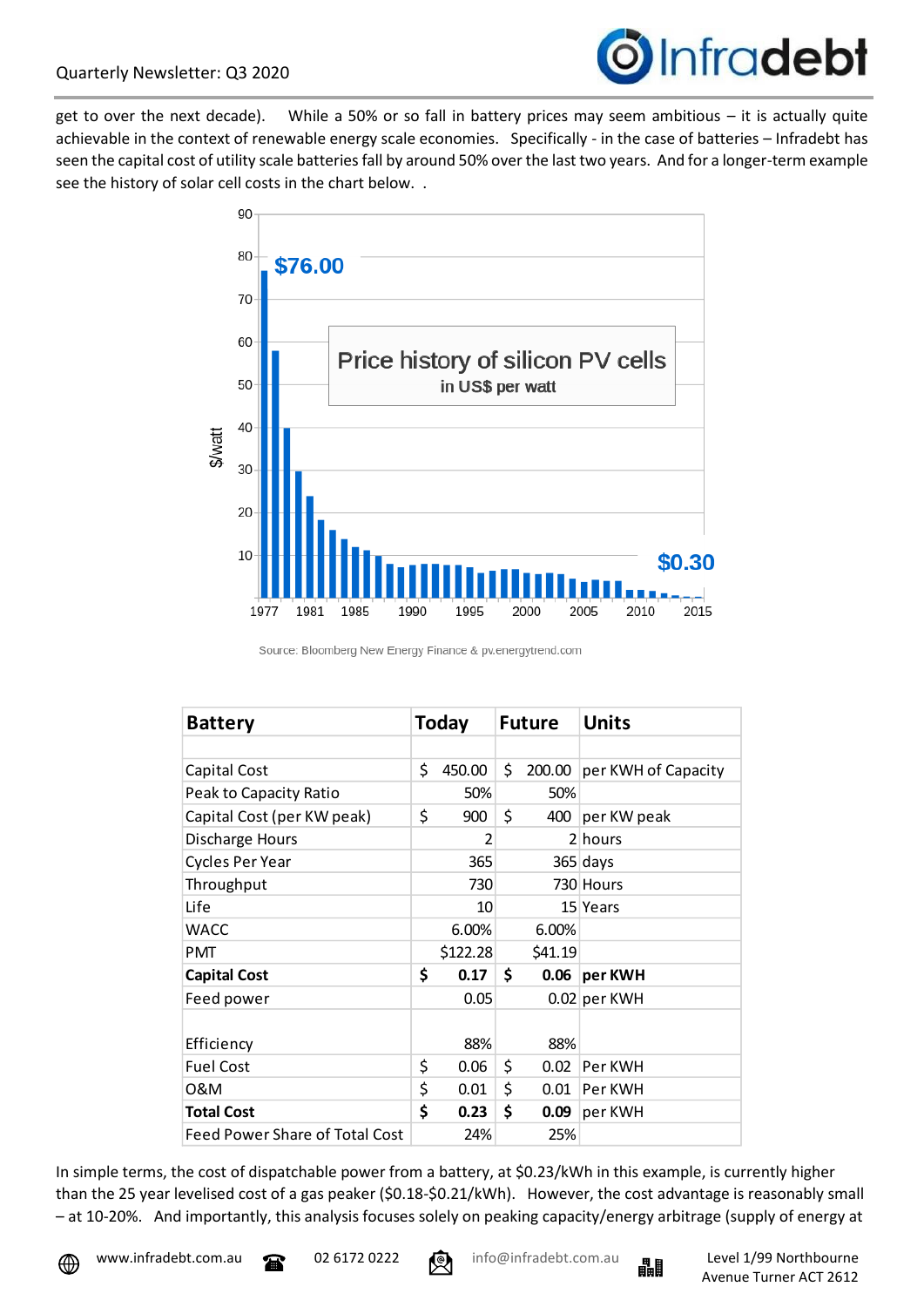

peak demand), it completely ignores revenues derived from Frequency Control and Ancillary Support (FCAS) services (grid stability services). As the Hornsdale Power Reserve shows, FCAS revenue can be meaningful – in the first two years revenues have exceeded the cost of the Hornsdale battery [\(https://ieefa.org/big-battery-in-australia-proves](https://ieefa.org/big-battery-in-australia-proves-profitable-as-neoen-recovers-capital-costs-in-just-two-years/)[profitable-as-neoen-recovers-capital-costs-in-just-two-years/](https://ieefa.org/big-battery-in-australia-proves-profitable-as-neoen-recovers-capital-costs-in-just-two-years/) ). If the forecast battery price of \$200/KWh is achieved, then the battery would smash the peaker with around half the levelised costs. And interesting enough, the price of vehicle batteries (a good proxy for utility scale storgare) is circa AUD230 kwh today according to Bloomberg New Energy Finance [\(https://about.bnef.com/blog/battery-pack-prices-fall-as-market-ramps-up-with-market-average-at-](https://about.bnef.com/blog/battery-pack-prices-fall-as-market-ramps-up-with-market-average-at-156-kwh-in-2019/)[156-kwh-in-2019/\)](https://about.bnef.com/blog/battery-pack-prices-fall-as-market-ramps-up-with-market-average-at-156-kwh-in-2019/).

This underpins my expectation that a gas peaker built today won't get to operate for its full operating life. This is important – if you reduce the operating life assumption for the gas plant to 10 years – its levelised cost increases \$0.25 to \$0.31 (or \$0.17 to \$0.24 on a capital cost only basis). That is, if you acknowledge the likelihood that the gas plant will have a short operating life, then batteries are already cheaper as a source of dispatchable power.

And it is for this reason that the Government's pro gas agenda is likely to receive a lukewarm reception from investors. In particular, a new gas plant is likely to require a subsidy from government, where new batteries are being developed on a subsidy free basis.

If the government wanted to kick start the delivery of dispatchable power (and get ahead of the inevitable coal plant retirements over the decades ahead) they would be better to:

- Invest effort in getting the market design right to reward those who deliver sustainable dispatchable capacity to the market. Under the current energy only market it is difficult for market participants to be appropriately rewarded for dispatchability. Importantly, any market mechanism needs to focus on appropriate signals for sustainable dispatchable capacity. That is distinguish between subsidising existing fossil fuel plant (ie rewarding capital that is already sunk) versus providing appropriate price signals for new dispatchable capacity.
- Run availability payment auctions for new dispatchable capacity that are aimed at bringing forward new investment in dispatchable capacity. These could involve a range of technologies from utility scale batteries, pump hydro, fleets of household level batteries or even demand response. **That is, spend government money on bringing forward the future, rather than handouts to bring back the past – perhaps David Rowe's cartoon from the AFR illustrates it best**





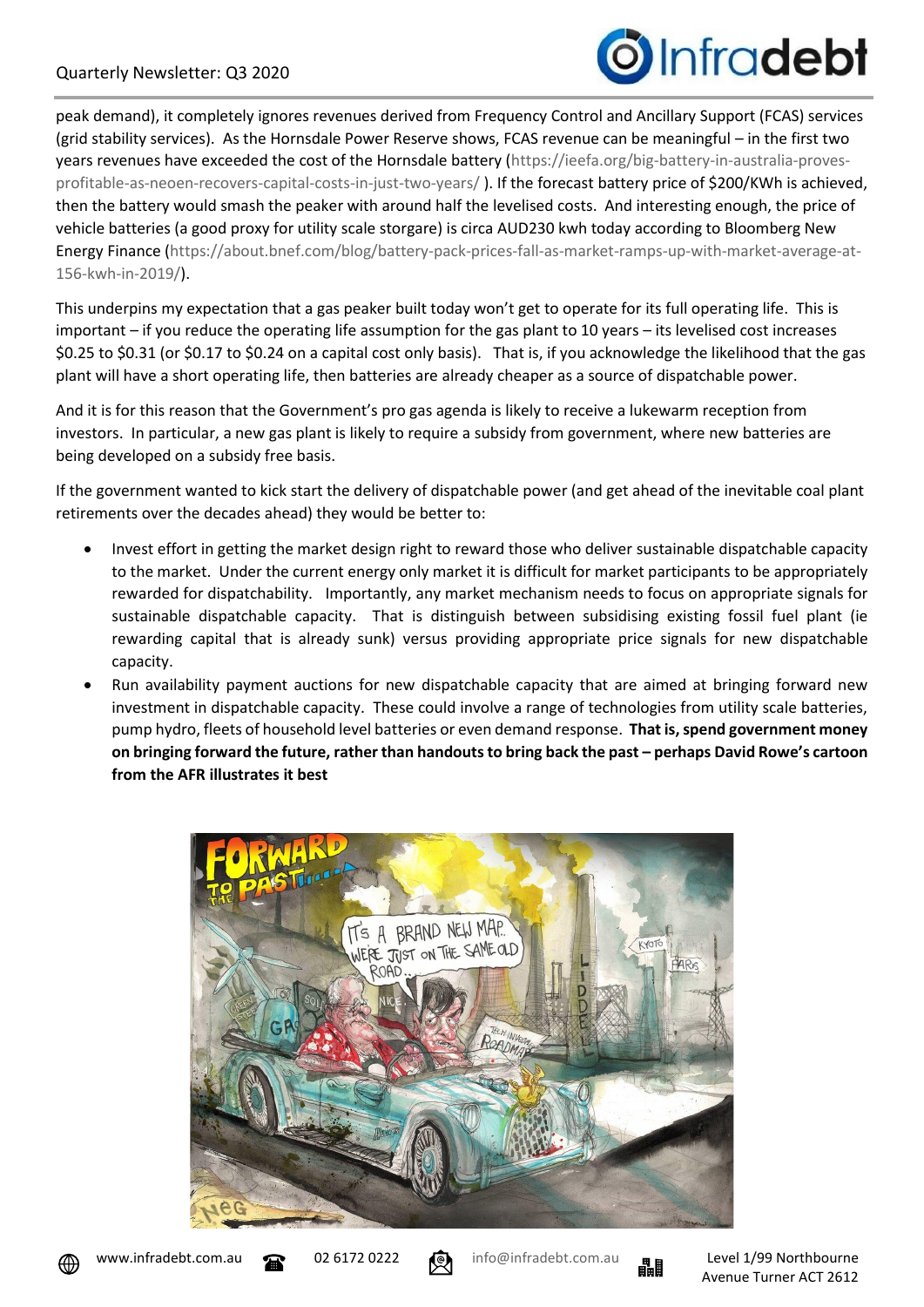## Covid-19 and infrastructure six months on

It was six months ago that team Infradebt was just settling into working from home and putting the finishing touches on our March quarter newsletter. An article in that newsletter gave our take on how we expected Covid-19 to impact Australian infrastructure assets. Six months on, some things have changed – we are back working from the office for one. It is interesting to look back at our predictions and see how we did.

At the time, we saw Covid-19 impacting infrastructure projects as two overlapping shocks:

- A revenue/volume shock as COVID19 shutdowns (and the associated economic downturn) hit volumes/revenues. The most classic example of this would be the hit to passenger volumes from the virtual shutdown of the airline industry.
- A credit shock as lending conditions for all assets (not just infrastructure) tighten resulting in higher credit margins and lower leverage levels.

Within this framework we ranked PPPs, regulated utilities and highly contracted energy assets at the low risk end of the spectrum and placed patronage and merchant energy assets at the high risk end.

By and large, this framework has worked. The key points we would make are:

- The hit to volumes/revenues for patronage assets particularly airports has been larger and longer than we would have expected. The extended imposition of state border controls isn't something we contemplated. These have had a massive impact on domestic passenger travel (both business and leisure). This has resulted in a much more substantial hit to passenger numbers for airports than we would have predicted. In our view, some of this is likely to be permanent, as meetings that previously were undertaken face to face are replaced with video conferences. Once borders re-open, face to face business meetings will resume. However, I think there will be a permanently higher bar for a meeting to justify the time and cost of an interstate trip, and this means that business travel won't return to previously levels quickly. Clearly the extent and speed of a return for international travel will depend on medical technology (ie testing, vaccines and treatments).
- The credit shock has been smaller and shorter than we expected. In March and April, credit markets (and financial markets in general) were quite disorderly with credit spreads blowing out (see charts under markets update above). However, there has been a tremendous policy response to Covid-19. This response covers:
	- o policy interest rates cut to near zero, with yield curve control in Australia and a restart of QE offshore;
	- $\circ$  intervention in credit/funding markets for example, the RBA facility to support banks providing SME loans, or in the US the Fed's purchase of investment grade bonds and ETFs; and
	- $\circ$  fiscal policy programs to support employment and spending (ie Jobkeeper) as well as the broader efforts to prevent a wave of insolvencies (for example, encouraging mortgage payment holidays and eviction moratoriums).
- These efforts have mitigated the credit shock and prevented despite the largest recession since records began – a spike of insolvencies (which usually is associated with a spike in credit margins/credit rationing). In fact, in the 13 fortnights to 6 September there were 8,262 bankruptcies 20% lower than in the prior 13 fortnight period. Time will tell whether this outcome is a spectacular example of timely government intervention or a King Canute style exercise in delay. However, at the moment, credit spreads have recovered, and while somewhat higher than pre-Covid, are not at painful levels. In particular, given the fall in base rates, most borrowers would face lower all-in interest rates compared to pre-Covid.







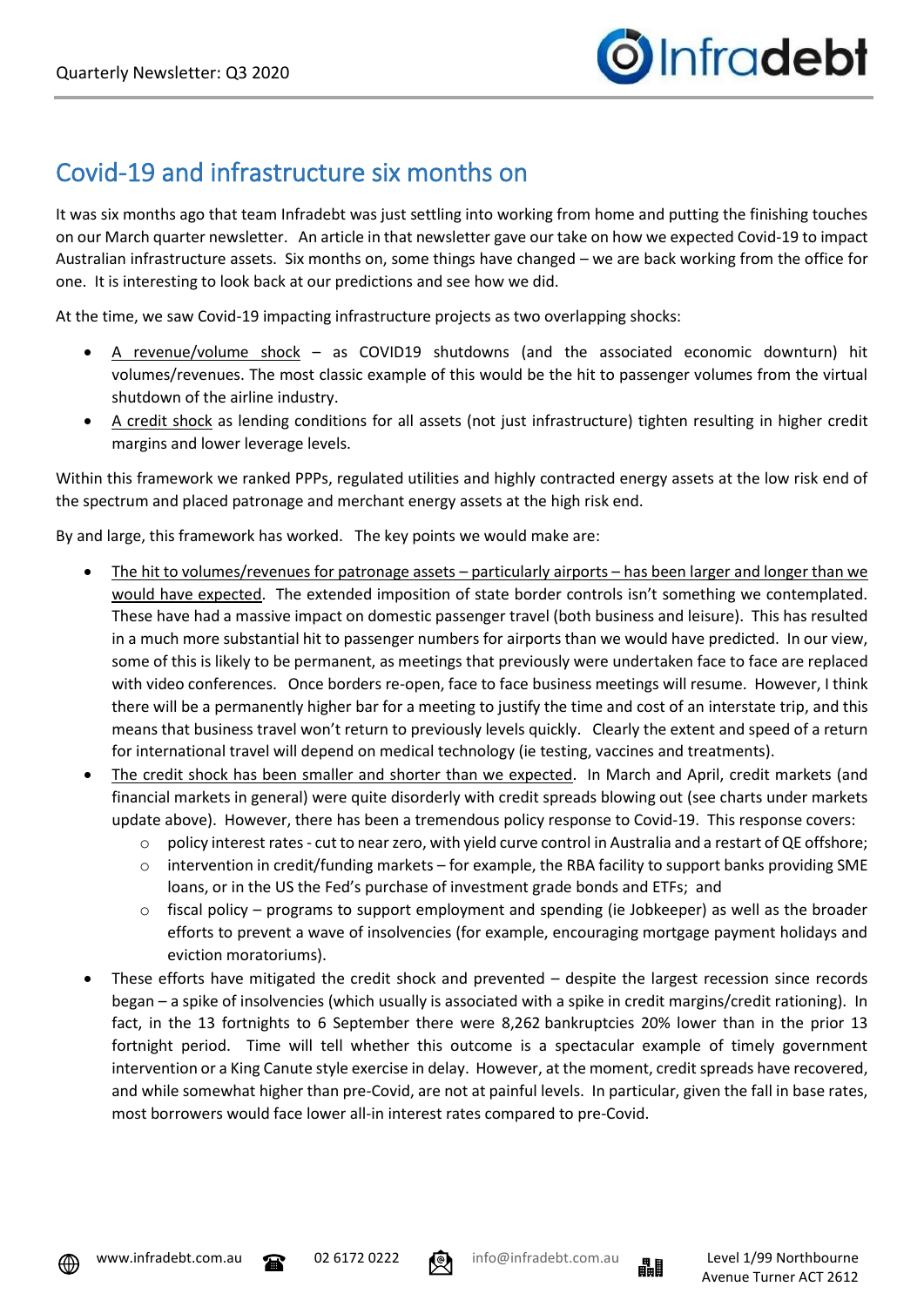



#### **Risk Free Rates**

In past recessions/financial crises, falling long-term interest rates have provided a substantial cushion to infrastructure asset valuations. Where the crisis has hit revenues, volumes and credit costs, these impacts have been mitigated by falling long-term interest rates boosting the value of the long-term cash flows inherent in infrastructure assets. For example, in the GFC 10 year bond rates fell by around 300 basis points compared to pre-crisis levels.

Our March quarter article didn't dwell on this issue, but given the low level of interest rates, and in the absence of negative interest rates in Australia (which I wouldn't rule out – but I think the RBA are trying to avoid), it reduces the capacity for base rates to act as a shock absorber for infrastructure valuations in the current crisis. Base rates have fallen by around 40 basis points compared to pre-crisis levels (1.3% to 0.9%). This will help – but is small compared to previous episodes.

#### **Inflation**

Most infrastructure assets are positively exposed to inflation (for a detailed discussion see the article discussing this topic in our June 2020 newsletter). That is, revenues are indexed to inflation and higher rates of inflation lead to higher cash flows.

The short-term impact of Covid-19 has been sharply deflationary, with the June quarter CPI falling 1.9% quarter on quarter (or minus 0.3% on rolling 12 month basis). This is the largest quarterly fall in the CPI in the 72 years of the series.

However, it is important to recognise that the government decision to make childcare free during the pandemic had a substantial impact on the CPI. This effect, combined with the fall in petrol prices, is the main reason CPI was negative. The impact of the childcare decision will largely net out over the quarters ahead – given the government has already unwound this decision.

Taking a longer-term view, market breakeven inflation expectations – using the 2040 CPI bond as a proxy - collapsed from around 1.5% pre-Covid by more than a percentage point to around 0.4% at the peak of the crisis. However, they have basically fully recovered since.





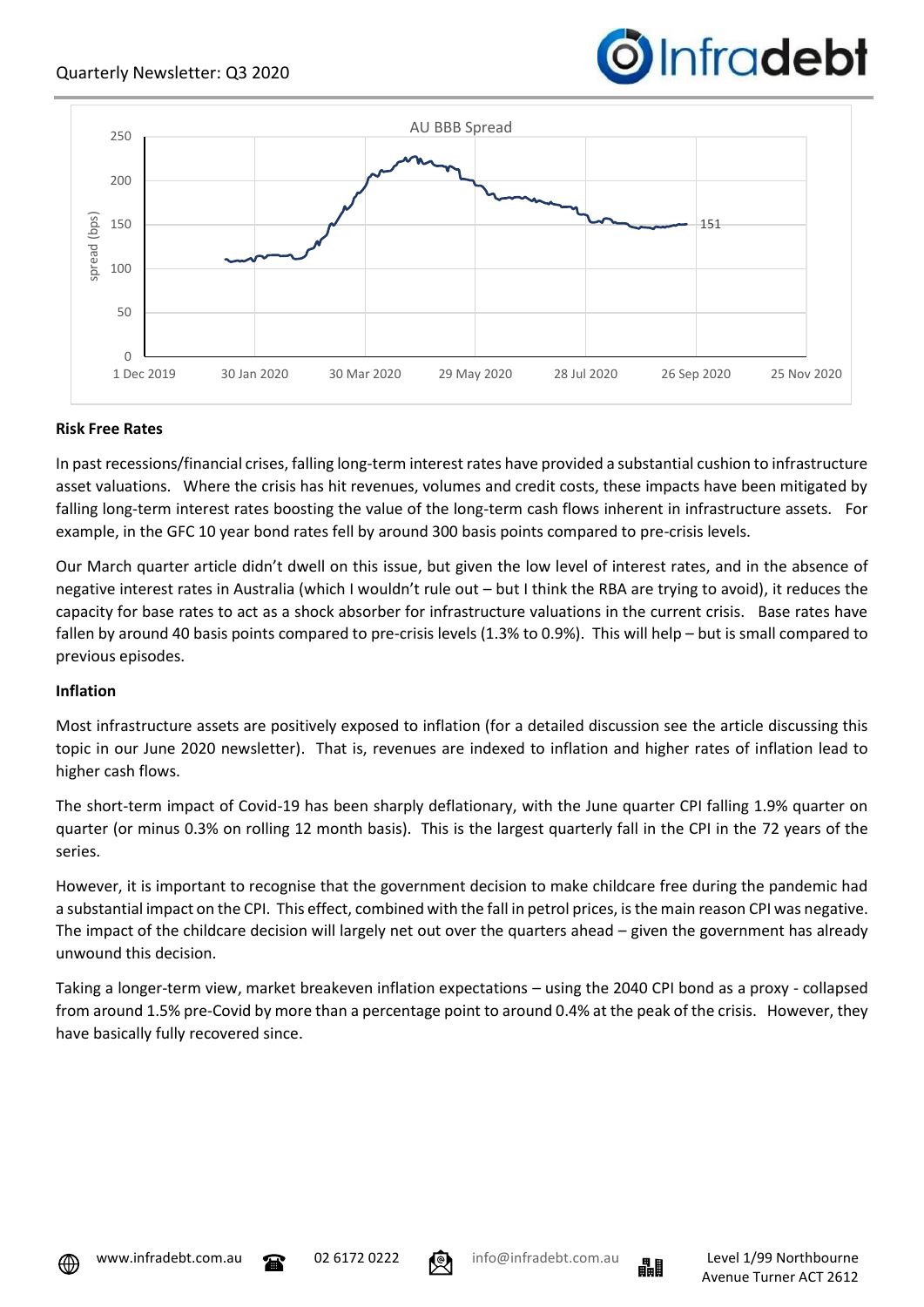



It is interesting to note that the market is still pricing in a difference between near-term versus long-term inflation, with the five year breakeven inflation rate only 0.9% (and still significantly below pre-Covid levels). This is consistent with the current output gap/unemployment position providing a substantial deflationary headwind for the next few years. Infrastructure investors should be prepared for near-term revenue disappointments – particularly given that most financial models we see assume inflation runs consistently at 2.5%.



### Duration discount rates and the grumpy views of a middle-aged man….

Over the past few years investors have become obsessed with the record low level of interest rates. Interest rates are the fundamental building block of assessing asset values. Lower interest rates mean future cash flows are more valuable. Thus, lower rates mean higher asset values. This sensitivity of asset values to changes in interest rates, called the 'duration' by bond investors, is increasing. That is, the lower rates are, the more sensitive asset values become to a further fall in interest rates. By this method, ever increasing asset values can be justified by lower and lower interest rates.

Most discounted cash flow (DCF) valuation models for listed equities or infrastructure assets are based on a period of detailed forecasts (perhaps for 10 or 20 years) and then a terminal value assumption. That is, most models assume companies continue forever and include a terminal value estimate based on a perpetual steady state dividend stream at the end of the explicit forecast horizon. That is, the value of the company/asset implicitly is the value of a perpetual



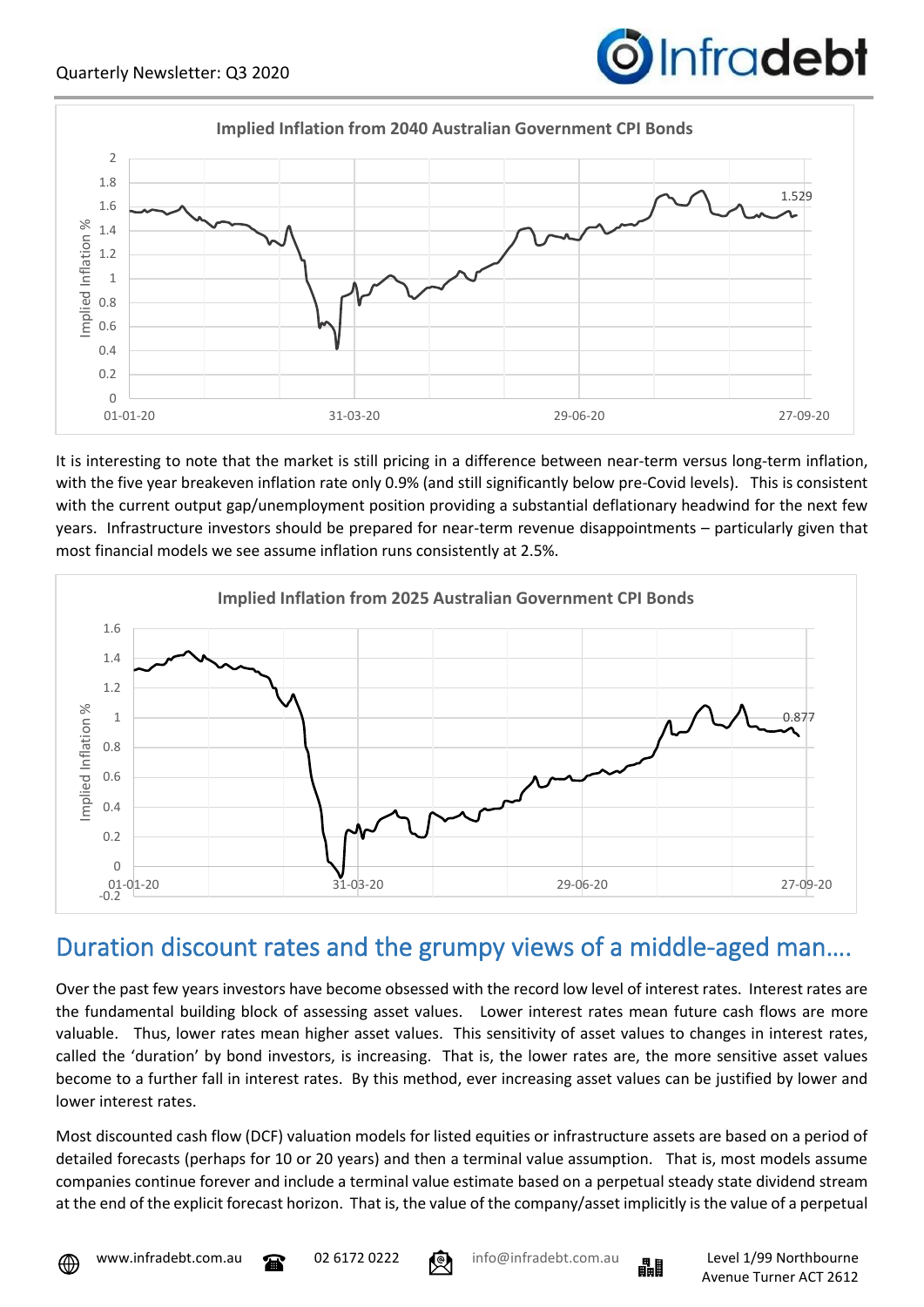

income stream. The chart below shows the value of a \$1 per year perpetual at a range of interest rates. Note how the value explodes as interest rates approach zero!



#### **Value of \$1 per annum Perpetual**

But what if the best mental model isn't a perpetual? What if the asset/company has a finite life? This might be a certain finite life – eg a PPP. Or it could be an uncertain finite life. That is, a particular business model might produce attractive profits for a while – but at some point, in the future a better mouse trap will be invested and the profits go to zero. For example, horse-drawn cart manufacturers might have made nice steady profits for a while and then those profits ended when the car was invented.

Thus, a better mental model for the value of a company might be the value of an annuity of uncertain length rather than a perpetuity.

This would have big implications for interest rate sensitivity.



**Value of \$1 per annum Perpetual vs 20 Year Annuity**

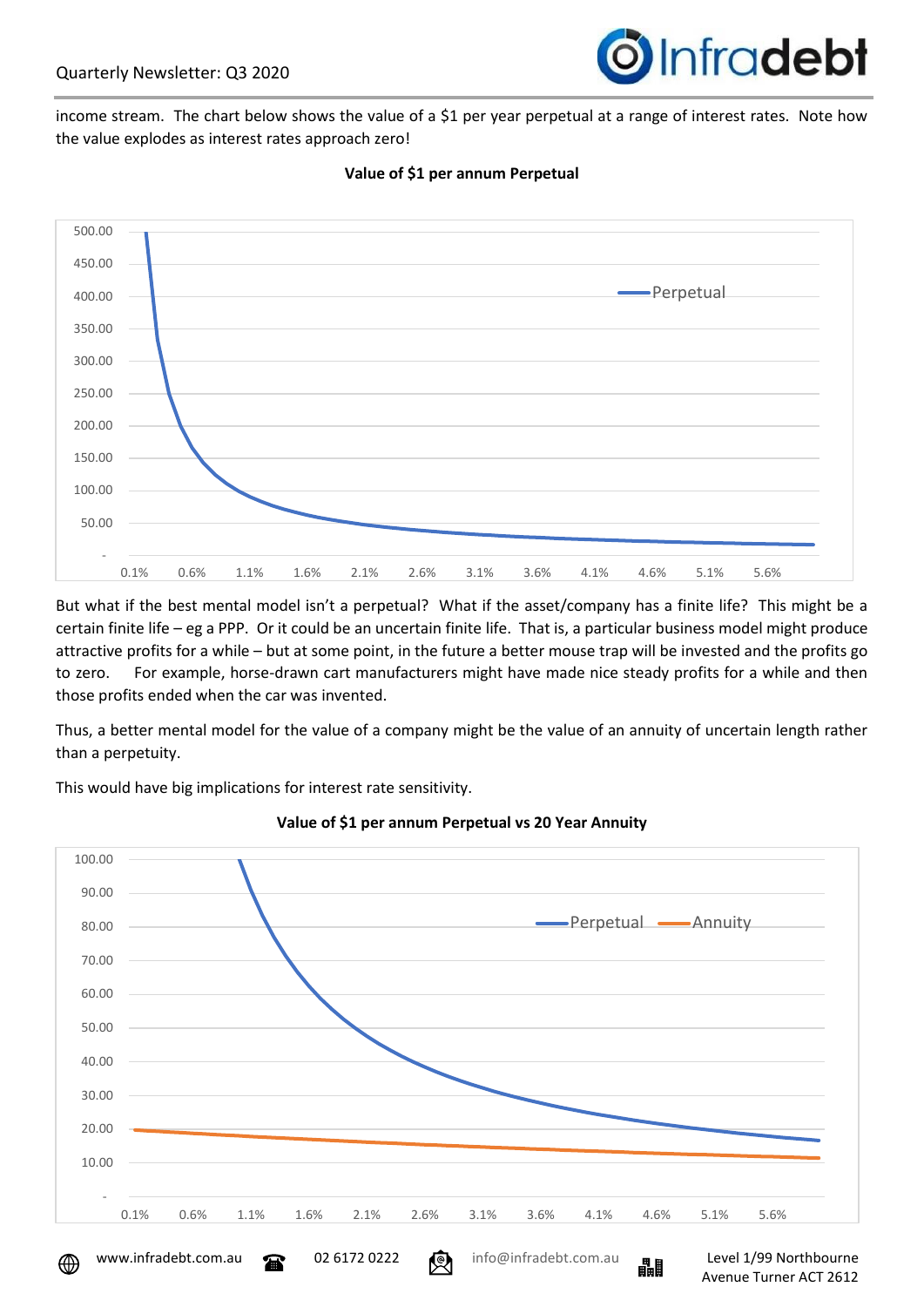

While the duration of a perpetuity is unbounded (as the payments go on forever and if interest rates are lower enough its value is infinite) the duration of an annuity is bounded (as it can never be worth more than the simple undiscounted sum of all the payments).



#### **Duration of a Perpetual vs an Annuity**

#### So what?

This matters because perhaps we are:

- overconfident in projecting cash flows and profits long into the future (despite the inherent uncertainty of technological progress and competition)
- overestimating the impact of falling discount rates on valuations
- putting too much focus on short-term yield/growth (ie the flow) and not enough focus on whether the aggregate value of a company is justified by its lifetime future cash flows (ie the stock).

What are some real-life examples in infrastructure? Perhaps consider it through the lens of *stranded asset risk* – what discount rate is appropriate to apply to a coal terminal, or alternatively gas infrastructure (eg gas pipeline or LNG train)? I highlight these two assets because they have two headwinds – technological and environmental/regulatory risk. What assumptions do you make about the stability of future cashflows? Using gas specifically, will the demand in the future be the same as today? Could hydrogen and/or the switch to storage technologies eviscerate gas demand? I feel reasonably confident about volumes for the next 10 years, but after that I'm much less certain.

When I started working, infrastructure discount rates were 10% plus, what you assumed in years 15 onwards didn't really matter – it represented a trivial share of overall project net present value. However, at today's discount rates your views on issues long into the future have a big impact on valuation and investment decisions. That is, in a world





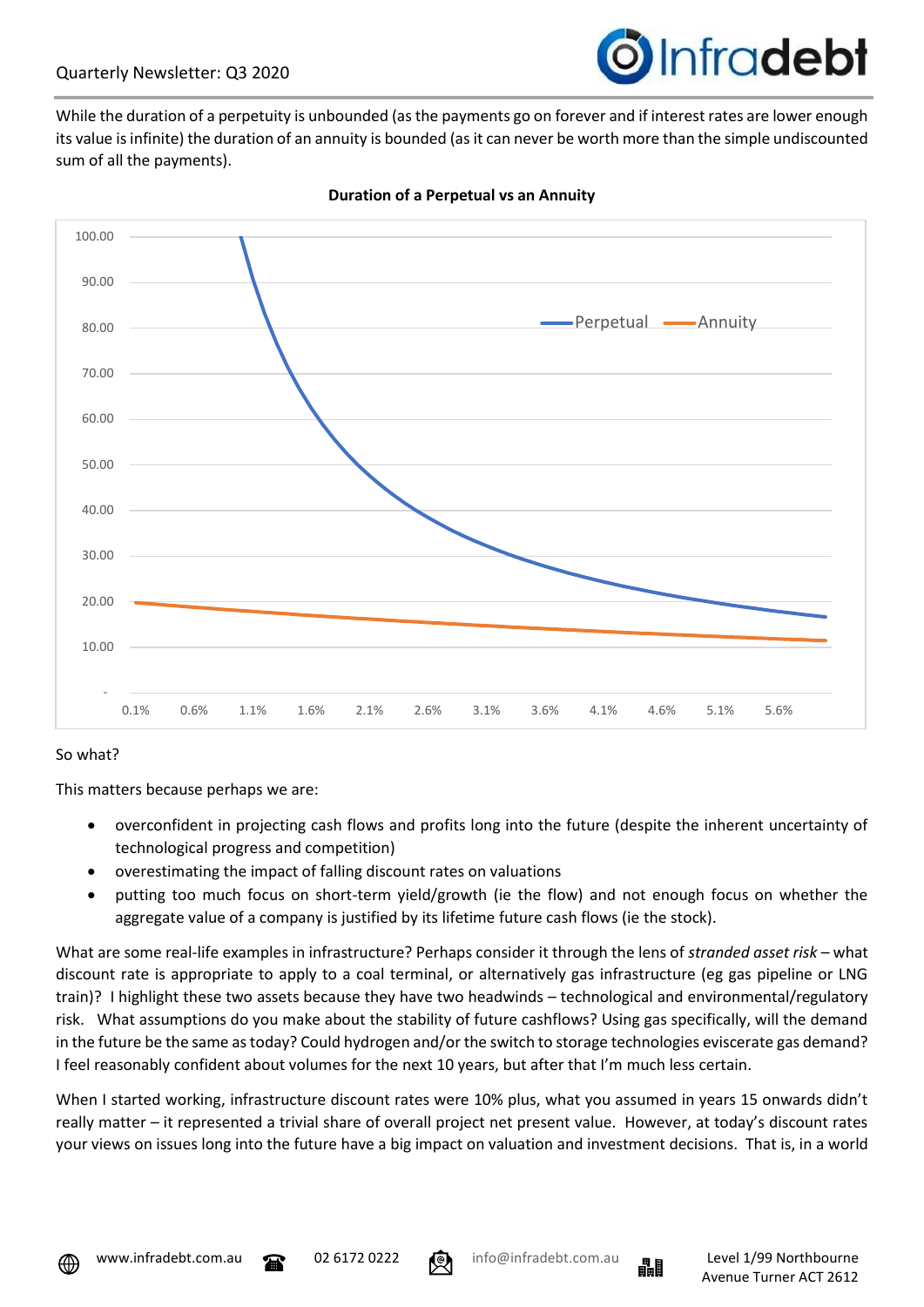

of low interest rates, if you mistake an annuity – that is a stranded asset – for a perpetuity – you have made a massive mistake.

But then maybe I am just a grumpy middle-aged man dreaming of the time when bank accounts offered interest rates higher than inflation.

## Chasing yield at the zero bound

A common analogy for a range of yield chasing strategies is "picking up pennies in front of a steam roller". While this expression is used pejoratively – all investors, except possibly the most conservative – make risk return trade-off decisions. That is, they make decisions to chase higher returns at the cost of increased risk. In fact, today where cash rates are essentially zero, investors need to take risk to get any return at all!

This article, rather than getting bogged down on whether investors should chase yield or not (or for that matter to what extent) instead, is going to focus on a different question. That is, for different defensive investments, in today's crazy interest rate environment, how big are the pennies and how big is the steamroller?



Measurement of risk return trade-offs can involve a wide range of statistical measures from simple means and standard deviations, to correlations, sharpe ratios, semi-standard deviations and so on. Rather than taking this approach, this article takes a simplistic approach. Across a range of asset classes I look at:

- yield to maturity;
- GFC drawdown that is, peak to trough fall in market value during the 2007-09 global/great financial crisis period; and
- Covid-19 drawdown that is, peak to trough fall in market value during market ructions of March/April 2020.

It is important to note this choice of measurements narrows the range of defensive asset classes that can be evaluated under this approach.



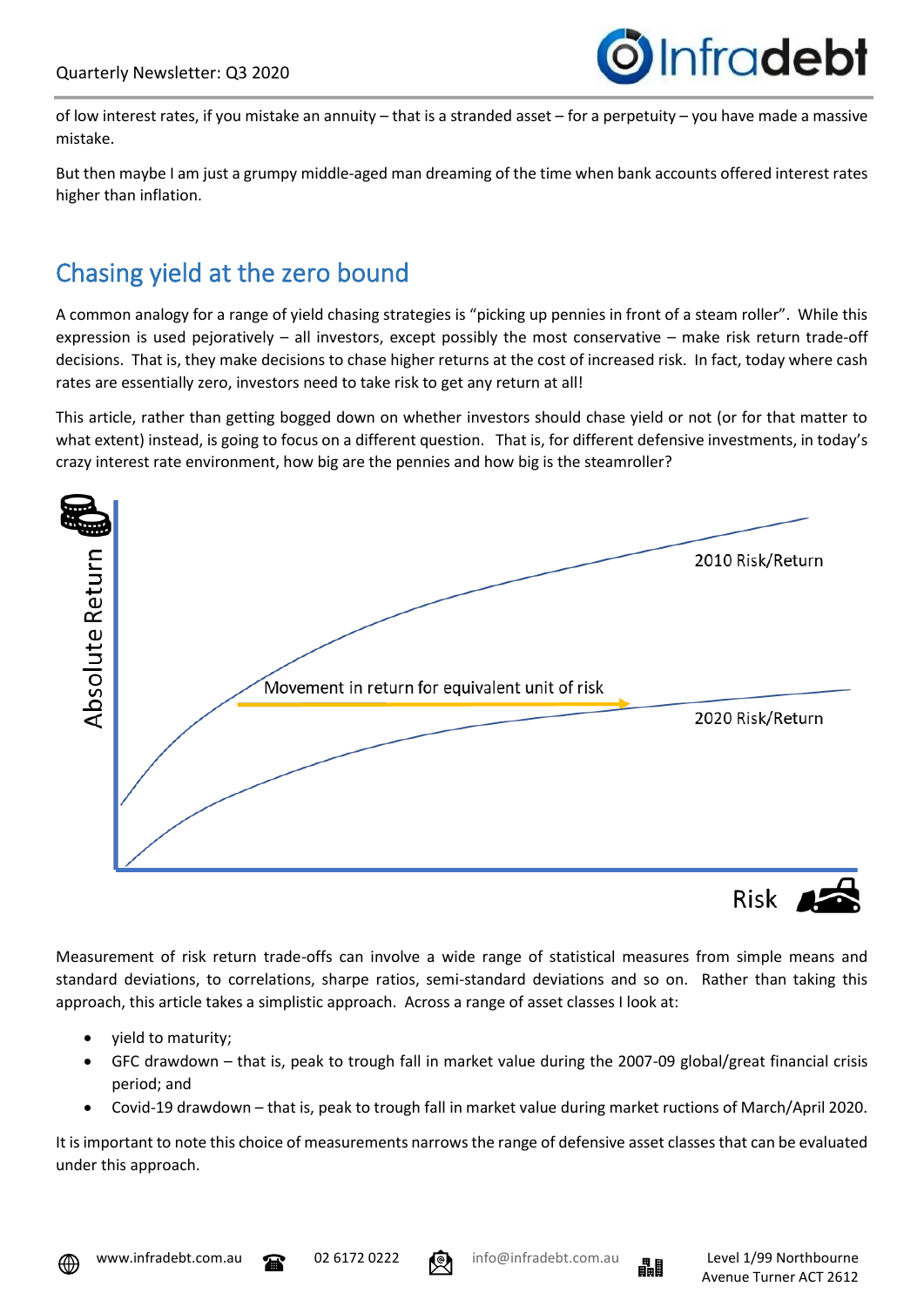

Yield to maturity (the return on a debt investment assuming it is held to maturity and doesn't default) is only defined for debt instruments. There is no yield to maturity for equities! Thus, this article only considers debt like defensive assets – there are no infrastructure equity or property investments in my defensive assets bucket.

The universe is further narrowed by the short time period of the Covid-19 market event. To have a meaningful assessment of drawdowns, the range of asset classes considered needs to be limited to traded instruments with reasonably high frequency valuations (preferably daily). Investments that aren't marked to market can't be sensibly assessed in terms of a drawdown over a couple of months. Over a time period this short, the stability of unlisted asset valuations may be a measurement illusion.

| <b>Sector</b>                                                | <b>Yield/Yield</b><br><b>Pickup</b><br>(%) | <b>Duration</b> | <b>GFC Drawdown</b><br>(%) | Covid19<br><b>Drawdown</b><br>(%) | Covid-19<br>Drawdown/yield<br><b>Pickup</b> |
|--------------------------------------------------------------|--------------------------------------------|-----------------|----------------------------|-----------------------------------|---------------------------------------------|
| Cash                                                         | $0.1\%/0.0$                                | 0.0             | 0.0                        | 0.0                               |                                             |
| <b>Australian IG</b><br><b>Floating Rate</b><br><b>Notes</b> | 0.5/0.4                                    | 2 years         | $-57.7%$ <sup>2</sup>      | $-9.3$                            | 23 years                                    |
| <b>Australian IG</b><br>Corporate<br><b>Bonds</b>            | $1.5\%/1.4\%^3$                            | 3.9 years       | <b>Positive Returns</b>    | $-6.2%4$                          | 4.4 years                                   |
| <b>Australian Bank</b><br><b>Hybrids</b>                     | $3.7\%/3.6\%^5$                            | <b>NA</b>       | $-26.6%$                   | $-17.1\%$ <sup>7</sup>            | 4.8 years                                   |
| <b>Global IG</b><br>Corporate<br><b>Bonds</b>                | $1.5\%/1.4\%^8$                            | 7.1 years       | <b>Positive Returns</b>    | $-18.7%^{9}$                      | 13.4 years                                  |
| <b>High Yield</b><br><b>Bonds</b>                            | 4.4%/4.3%10                                | 3.4 years       | $-27.9%$ <sup>11</sup>     | $-24.7\%$ <sup>12</sup>           | 5.7 years                                   |

The table highlights that many yield chasing strategies suffered substantial drawdowns during Covid-19 – with losses often many multiples of the additional yield on offer. While in many cases, the strong rebound in markets has seen these losses quickly recovered, they are a painful reminder of the risks involved.

Interestingly, there is quite a variation in risk-return across the various sectors. For example, Australian corporate bonds *only* lost 4.4 years excess returns, compared to the much more distressing 13.4 years drawdown for global investment grade credit.

But why? What are the key drivers that make some asset classes more dangerous than others? While inevitably different people might have different views on what represents a 'safe' source of additional yield, it is worth looking at a couple of key drivers. To get to this – you will have to forgive me – but there is some maths.





<sup>2</sup> UBS Credit FRN 0+ Index

<sup>3</sup> Vanguard Australian Corporate Fixed Interest Index ETF (VACF.AX)

<sup>4</sup> Vanguard Australian Corporate Fixed Interest Index ETF (VACF.AX)

<sup>5</sup> Solactive Australian Hybrid Securities Index

 $6$  Elstree Hybrid Index (as Solactive Hybrid Index has inception date of  $1/1/2012$ )

<sup>7</sup> Solactive Australian Hybrid Securities Index

<sup>8</sup> Vanguard International Credit Securities Index (Hedged) ETF (VCF.AX)

<sup>9</sup> Vanguard International Credit Securities Index (Hedged) ETF (VCF.AX)

<sup>10</sup> Ishares Global High Yield Bond (AUD hedged) ETF

<sup>11</sup> US JNK ETF

<sup>12</sup> Ishares Global High Yield Bond (AUD hedged) ETF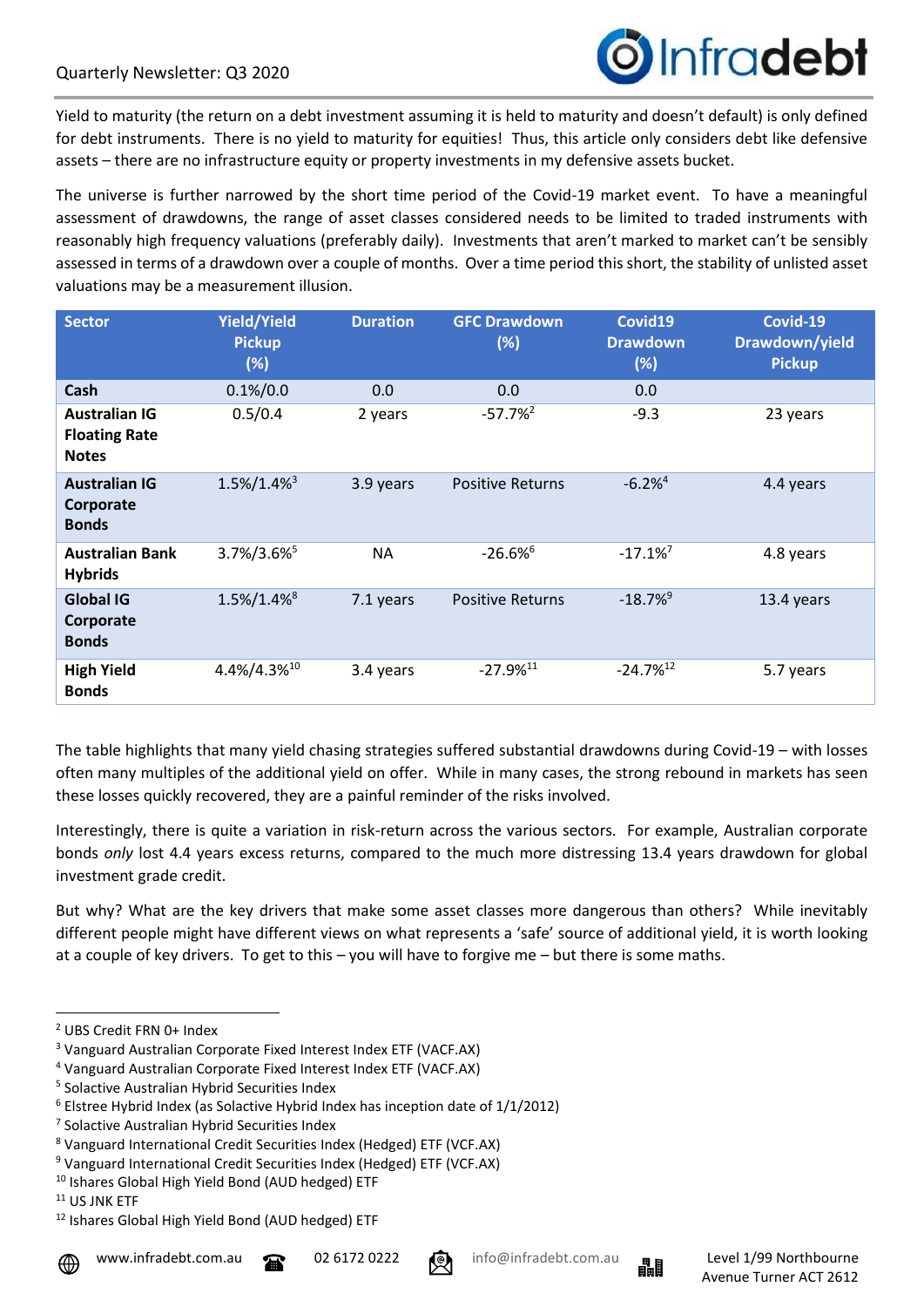

| Drawdown |                                    |        | Spread Duration $\chi$ Spread $\chi$ % Ch in Spread |
|----------|------------------------------------|--------|-----------------------------------------------------|
| Return   |                                    | Spread |                                                     |
|          |                                    |        |                                                     |
|          | Spread Duration $X$ % Ch in Spread |        |                                                     |

There are two key drivers of risk – spread duration and the percentage volatility in spreads.

Spread duration is easy to understand. The market value of longer term instruments is more sensitive to changes in yields. For a given change in yields – the price of a 10 year bond is going to move roughly twice as much as a 5 year bond.

Proportionate spread volatility is more complicated. Why would different assets demonstrate different proportionate spread volatility?

To try and understand this it is important to remember why the spread exists. Spreads exist to compensate investors for the incremental credit risk and liquidity risk of an instrument. Thus, it stands to reason that instruments with more stable credit and liquidity risk should have more stable credit spreads.

To provide examples of this –

- Structured credit. For these assets, credit risk can depend on the performance of portfolios of underlying risks and securities can be effectively be leveraged to pool outcomes (think of position of BBB tranche versus a AAA tranche in the same pool). For these securities, it is not surprising to imagine a non-linear increase in credit risk during a downturn and, hence, above average proportionate spread volatility.
- Catastrophe bonds. In theory these should be the perfect uncorrelated asset the incidence of national disasters should be uncorrelated with market downturns. However, this misses the impact of liquidity. Liquidity is related to complexity and catastrophe bonds are highly complex instruments with a narrow investor base. Thus, during a market downturn, when liquidity spreads gap wider, complex/illiquid assets suffer disproportionately.

Bringing this all together, the most attractive yield assets, under this risk/return definition, are going to be those assets with:

- Relatively low duration; and
- Relatively stable credit spreads.

Or, for those who prefer a diagram, the best risk/return trade-offs are to be found in assets that are in the lower lefthand corner of this diagram.